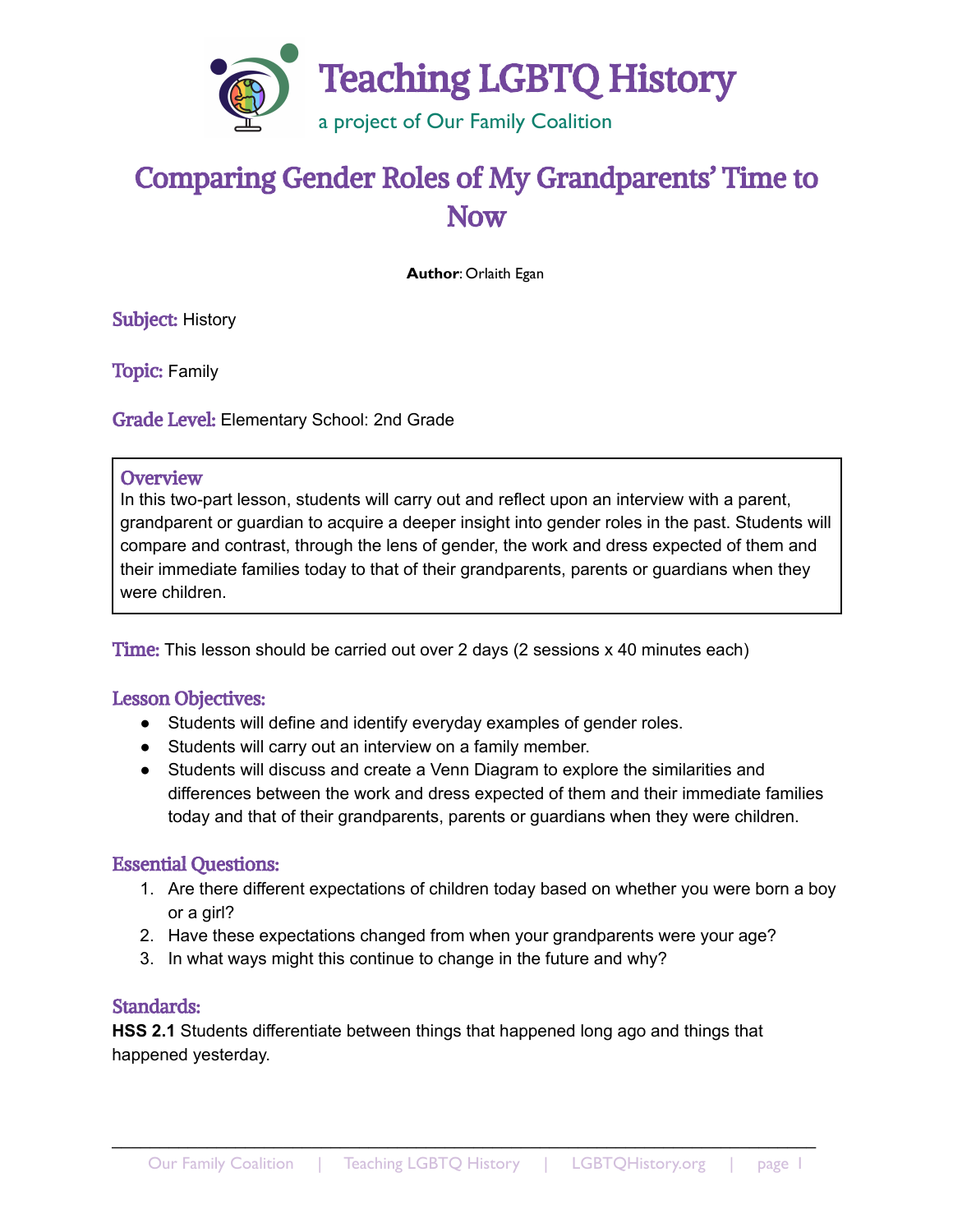**CCSS SL 2.1** Participate in collaborative conversations with diverse partners about grade 2 topics and texts with peers and adults in small and larger groups.

**CCSS SL 2.3** Ask and answer questions about what a speaker says in order to clarify comprehension, gather additional information, or deepen understanding of a topic or issue

**HISTORY FRAMEWORK: CH 5 P 48** students study the history of a family and may construct a history of their own family, a relative's or neighbor's family, or a family depicted from books.

**HISTORY FRAMEWORK: CH 5 P 49** Students are encouraged to compare and contrast their daily lives with those of families who lived in the past. To culminate this unit of study, teachers may have students interview an older adult or family member about life in the past and then create a timeline of the person's life.

#### Vocabulary:

**Gender**: complex relationship between physical traits and one's internal sense of self as male or female, both, or neither, as well as one's outward presentation and behaviors that exist within a spectrum.

**Gender roles**: a set of social beliefs or expectations about how we are expected to act, speak, dress, groom, and conduct themselves based on our assigned sex.

**Stereotypes**: an often unfair and untrue belief that many people have about all people or things with a particular characteristic.

#### Teacher Background:

Teachers must understand that gender expectations affect all of their students. Children receive formal and informal messages about gender from a multitude of sources— their families, peers, communities and the media. Many of the messages empower them, and many of the messages limit them. Television, movies and toys are examples of places in our culture that divide the world into binary expectations—socially reinforced roles for people around their gender. At school, it is important for educators to create gender-inclusive environments where children can be free to express every part of their personality and interests outside of the restrictions of the gender binary.

Teachers should be sensitive to the variation in children's families and that many children may have experienced the loss of a grandparent or other family member. Teachers should make it clear to students that interviews may be carried out on a "grandparent, parent or guardian".

#### Materials:

- Chart paper
- Markers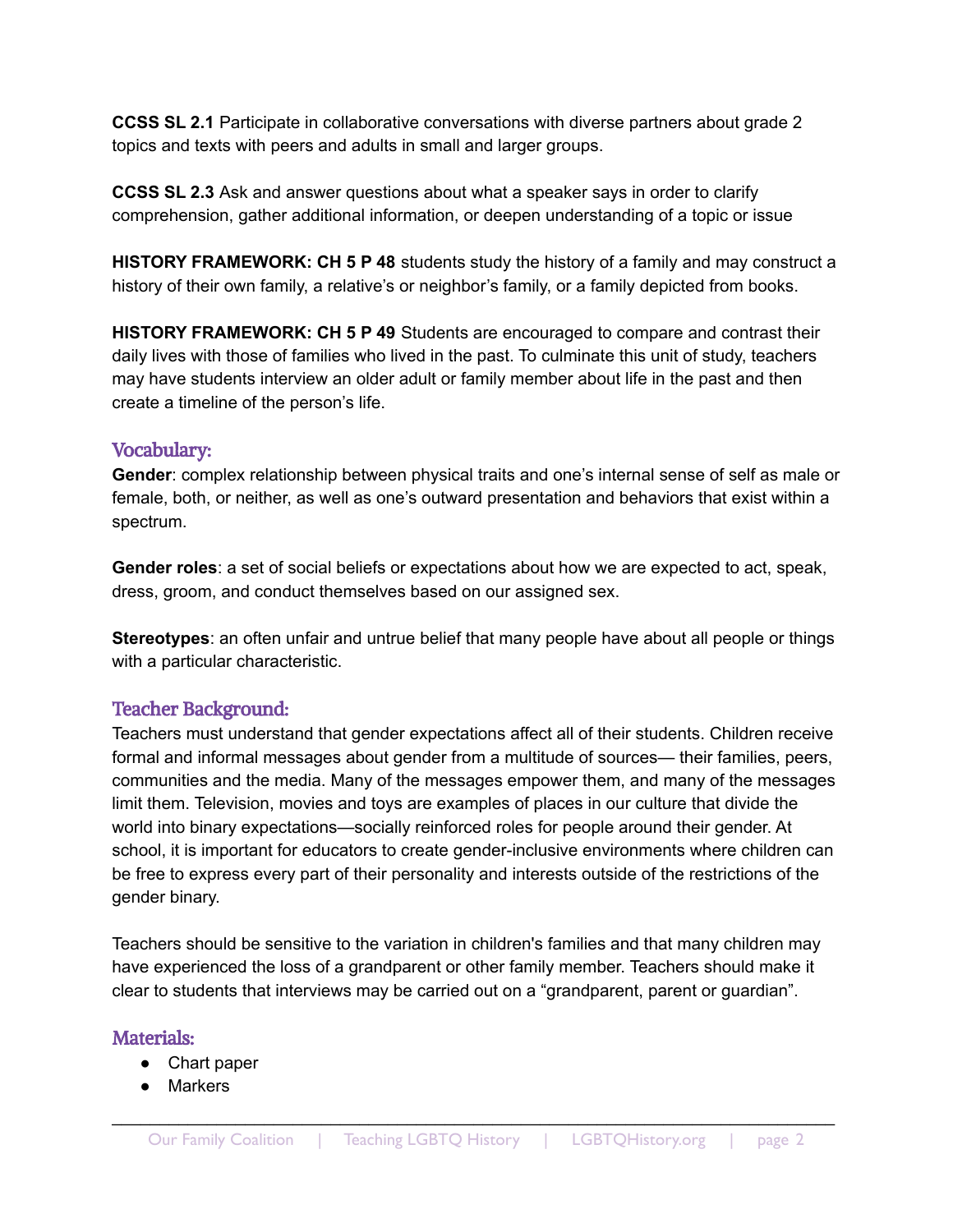- Blank pieces of white paper for drawing
- Copies of [three-column](https://docs.google.com/presentation/d/1KY5rjqqQRN2PRzn3-EfL4g89nTN20q9y_sKbO9gbs1A/edit?usp=sharing) chart sheet

## Instruction:

#### **Day 1:**

#### **Introduction (10 minutes)**

- On chart paper, write the phrase "All girls like dolls, all boys like sports". Ask students to share their responses to this- Is this true? Why not?
- Now, write the words "gender role". Ask students to discuss with their neighbor what they think this might mean.
- Explain to students that the world around us can have set ideas of how men and women/ boys and girls should dress and behave, and the kinds of work and responsibilities that are 'appropriate' for them based on their gender.
- Ask children to think of examples of this kind of stereotyping, and discuss how these expectations can be restricting for everyone:

Prompts: Are there separate boys and girls sections in toy shops? How are the toys different? Are boys and girls expected to play differently? What if that's not how a boy/girl really likes to play all the time? In what similar ways can separate boys and girls sections in clothes shops restrict people?

#### **Activity (20 minutes)**

- Distribute blank white drawing paper and instruct students to draw a picture of their immediate family
- Next, ask children to list next to each person in the drawing some of the responsibilities of each family member (e.g. Who goes to work? Who makes dinner? Who cleans up the kitchen? Who puts out the garbage? Who looks after the garden?)

#### **Discussion (10 minutes)**

- When students are finished, facilitate a whole-class discussion by allowing students to share their drawings and lists with the rest of the class and reflect on some trends that may appear.
- Prompts to consider discussing:
	- $\circ$  In the drawings are the men and women wearing different kinds of clothes?
	- Do some members of the family have certain jobs? Why?
	- Are there different expectations for men and women?
- Collect students' papers and keep them for the next lesson.

#### **Homework Assignment in preparation for day 2 of the lesson:**

• Ask students: do they think gender roles are something new or, are they part of our history?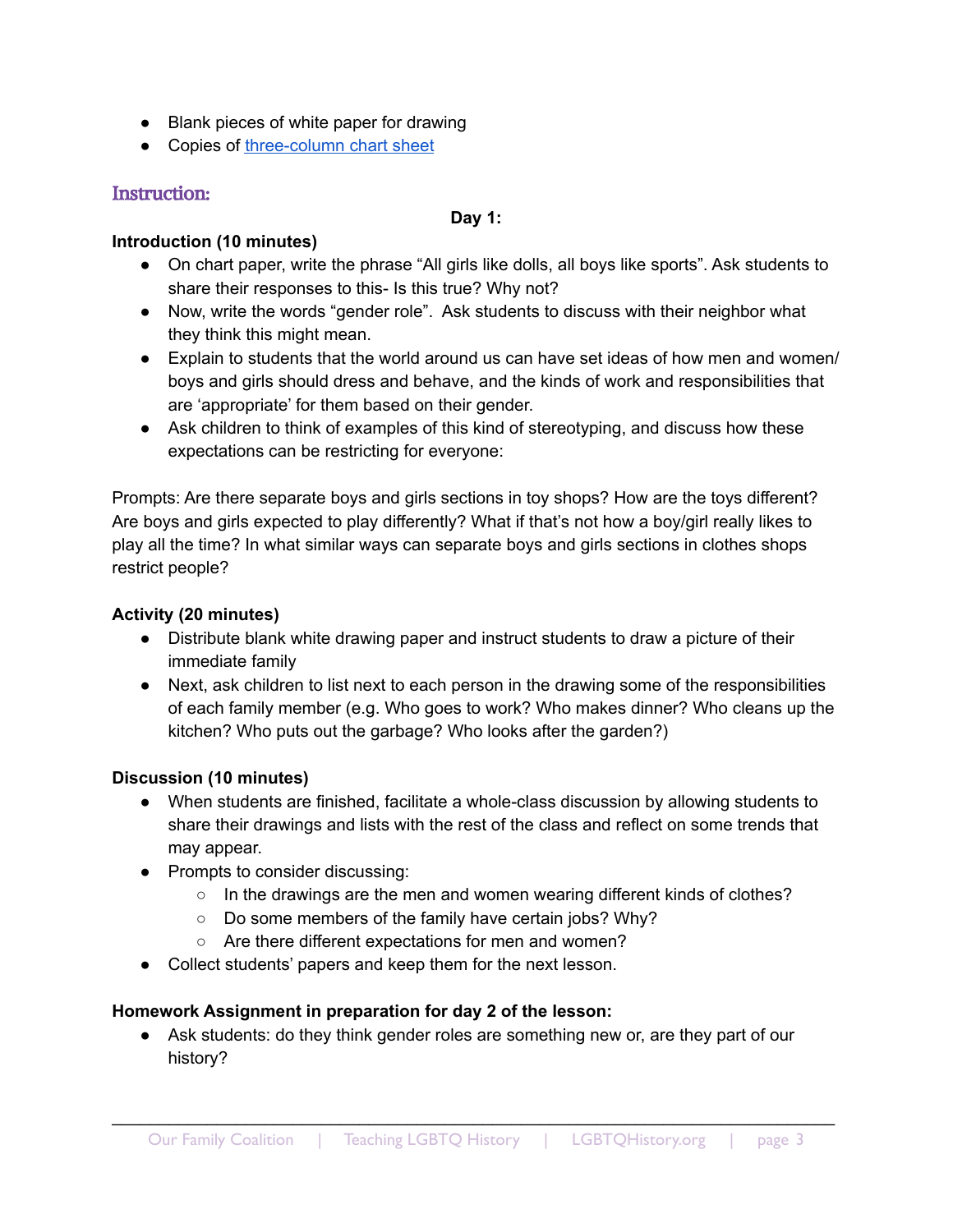- Explain that in preparation for the next part of this lesson they will be interviewing one of their grandparents, parents, or guardians to explore gender roles in the past when they were growing up.
- Have students take notes in a notebook about their interview and bring it back to class for the next part of the lesson.
- Questions students can ask include:
	- When were you born?
	- What sorts of clothes did you wear when you were growing up?
	- What sorts of activities did you do?
	- What was expected of a [boy / girl] or [man / woman] when you were growing up?
	- What were the responsibilities of children in the household?
	- What were the responsibilities of adults in the household?
	- What did your parents do for work?
	- How have you seen gender roles change over your lifetime?

#### **Day 2:**

#### **Introduction (5 minutes)**

● Review learning from previous lessons by asking the class to explain gender roles by giving examples of some of the expectations society can put on us based on our gender.

## **Activity (15 minutes)**

- Return student's drawings and ask them to take out their interview notes.
- Ask students to share some of the similarities and differences they noted and list responses on chart paper under the categories 'now' vs 'in the past':
- Prompts to consider:
	- How do your family structures compare?
	- Has the expected dress for boys and girls changed?
	- Why do you think this might be?
	- Have the responsibilities of children in the house changed?
	- Have the responsibilities of the adults in the house changed?
	- Are there different expectations for boys and girls/men and women in the house now compared to long ago?
	- What were the expected responsibilities of 'sons', 'daughters', 'mothers', 'fathers' long ago?
	- How do these compare to now? Do you think gender roles will continue to exist in the future?

# **Assessment (20 minutes)**

- Divide children into groups of 4 to 5 students.
- Give each group markers and a piece of paper with a pre [prepared](https://docs.google.com/presentation/d/1KY5rjqqQRN2PRzn3-EfL4g89nTN20q9y_sKbO9gbs1A/edit?usp=sharing) three column chart
- Instruct children to label the leftmost column 'Gender roles today', the rightmost column 'Gender roles in the in the past' and then to discuss and fill in the three areas of the